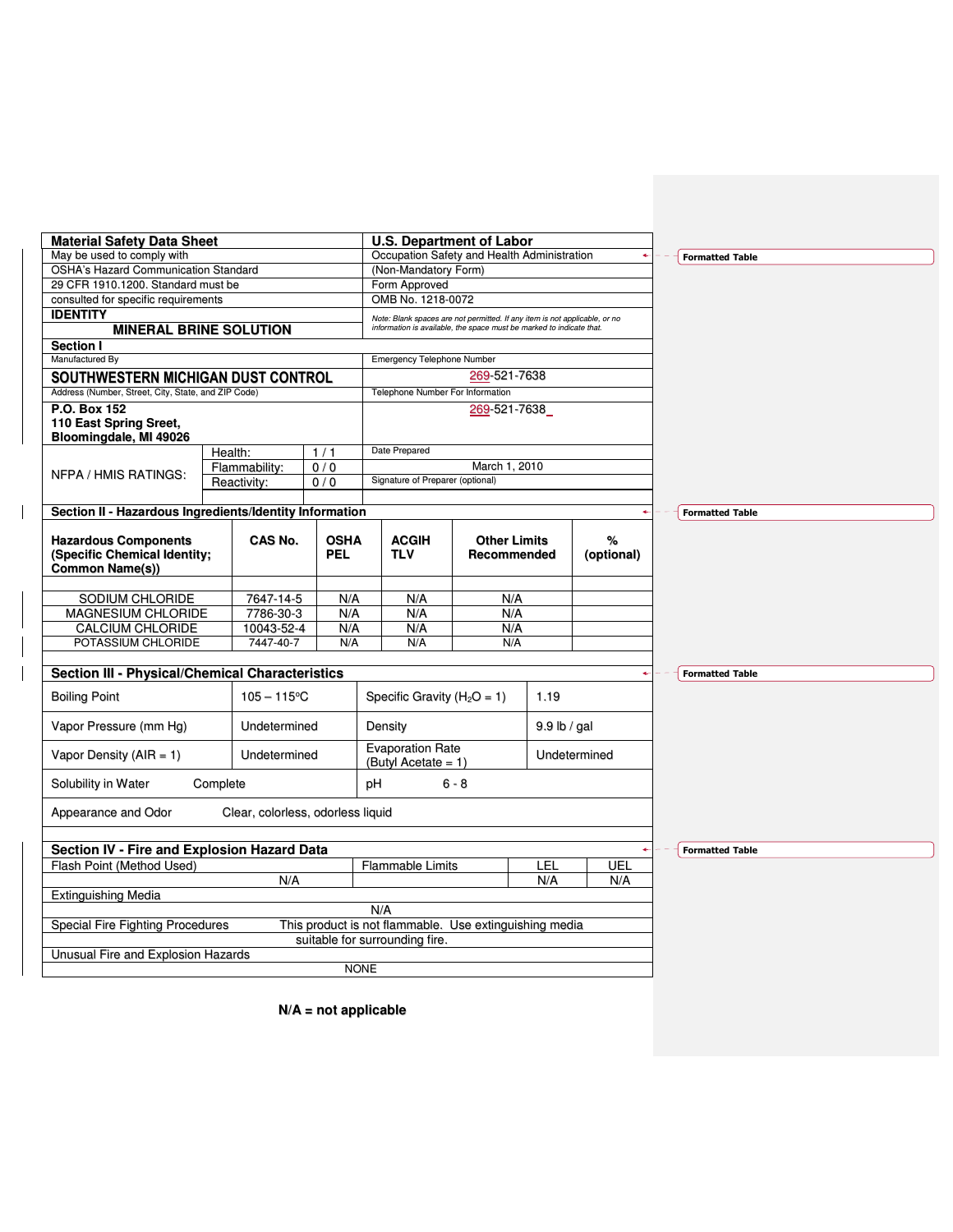## **Mineral Brine Sollution, Page 2 of 2**

 $\overline{\phantom{a}}$ 

|                                         | Unstable      |                                                                                                                                                                                                                     |           | <b>Conditions to Avoid</b> |                                       |                            | N/A                                                                           |            |            |   |                        |  |  |
|-----------------------------------------|---------------|---------------------------------------------------------------------------------------------------------------------------------------------------------------------------------------------------------------------|-----------|----------------------------|---------------------------------------|----------------------------|-------------------------------------------------------------------------------|------------|------------|---|------------------------|--|--|
|                                         | <b>Stable</b> | X                                                                                                                                                                                                                   |           |                            |                                       |                            |                                                                               |            |            |   |                        |  |  |
|                                         |               | Incompatibility (Materials to Avoid):                                                                                                                                                                               |           |                            |                                       |                            | Strong oxidizing agents, boron trifluoride, boron trioxide / calcium          |            |            |   | <b>Formatted Table</b> |  |  |
|                                         |               | oxide mixture, metallic sodium, methyl vinyl ether. Reaction with zinc or aluminum produces explosive                                                                                                               |           |                            |                                       |                            |                                                                               |            |            |   |                        |  |  |
| hydrogen gas.                           |               |                                                                                                                                                                                                                     |           |                            |                                       |                            |                                                                               |            |            |   |                        |  |  |
|                                         |               | Hazardous Decomposition or Byproducts                                                                                                                                                                               |           |                            |                                       |                            |                                                                               |            |            |   |                        |  |  |
| Hazardous                               |               | May Occur                                                                                                                                                                                                           |           |                            |                                       |                            |                                                                               |            |            |   |                        |  |  |
| Polymerization                          |               | <b>Will Not Occur</b>                                                                                                                                                                                               |           | X                          |                                       | <b>Conditions to Avoid</b> |                                                                               | N/A        |            |   |                        |  |  |
|                                         |               |                                                                                                                                                                                                                     |           |                            |                                       |                            |                                                                               |            |            | ٠ | <b>Formatted Table</b> |  |  |
|                                         |               | <b>Section VI - Health Hazard Data</b>                                                                                                                                                                              |           |                            |                                       |                            |                                                                               |            |            |   |                        |  |  |
| Route(s) of Entry:                      |               | Inhalation?                                                                                                                                                                                                         |           | <b>YES</b>                 | Skin?                                 | <b>YES</b>                 | Ingestion?                                                                    | <b>YES</b> |            |   |                        |  |  |
|                                         |               | Health Hazards (Acute and Chronic)                                                                                                                                                                                  |           |                            |                                       |                            |                                                                               |            |            |   |                        |  |  |
|                                         |               |                                                                                                                                                                                                                     |           |                            |                                       |                            |                                                                               |            |            |   |                        |  |  |
| Carcinogenicity:                        |               | NTP?                                                                                                                                                                                                                | <b>NO</b> | IARC Monographs?           |                                       | <b>NO</b>                  | <b>OSHA Regulated?</b>                                                        |            | <b>NO</b>  |   |                        |  |  |
|                                         |               |                                                                                                                                                                                                                     |           |                            |                                       |                            |                                                                               |            |            |   |                        |  |  |
|                                         |               |                                                                                                                                                                                                                     |           |                            |                                       |                            |                                                                               |            |            |   |                        |  |  |
|                                         |               | Signs and Symptoms of Exposure                                                                                                                                                                                      |           |                            |                                       |                            | May cause irritation of eyes, respiratory tract, skin or gastrointestinal     |            |            |   |                        |  |  |
|                                         |               |                                                                                                                                                                                                                     |           |                            |                                       |                            |                                                                               |            |            |   |                        |  |  |
|                                         |               | Medical Conditions Generally Aggravated by Exposure                                                                                                                                                                 |           |                            |                                       | None known                 |                                                                               |            |            |   |                        |  |  |
| system.                                 |               |                                                                                                                                                                                                                     |           |                            |                                       |                            |                                                                               |            |            |   |                        |  |  |
|                                         |               | Emergency and First Aid Procedure EYES: flush immediately with large volume of clean water for at least<br>15 minutes, while holding upper and lower lids open. INGESTION: if gastrointestinal irritation develops, |           |                            |                                       |                            |                                                                               |            |            |   |                        |  |  |
| seek medical advice.                    |               |                                                                                                                                                                                                                     |           |                            |                                       |                            | INHALATION: remove victim to fresh air; seek medical attention if respiratory |            |            |   |                        |  |  |
|                                         |               | distress develops SKIN: flush affected area with soap and water                                                                                                                                                     |           |                            |                                       |                            |                                                                               |            |            |   |                        |  |  |
|                                         |               |                                                                                                                                                                                                                     |           |                            |                                       |                            |                                                                               |            |            |   |                        |  |  |
|                                         |               | Section VII - Precautions for Safe Handling and Use                                                                                                                                                                 |           |                            |                                       |                            |                                                                               |            |            |   | <b>Formatted Table</b> |  |  |
|                                         |               | Steps to be Taken in Case Material is Released or Spilled : Spills should be contained and either pumped                                                                                                            |           |                            |                                       |                            |                                                                               |            |            |   |                        |  |  |
|                                         |               | into a suitable container, or absorbed by inert media for disposal.                                                                                                                                                 |           |                            |                                       |                            |                                                                               |            |            |   |                        |  |  |
|                                         |               | Waste Disposal Method: In accordance with federal, state and local regulations.                                                                                                                                     |           |                            |                                       |                            |                                                                               |            |            |   |                        |  |  |
|                                         |               | Precautions to be Taken in Handling and Storage: Store in a closed container in a cool, dry location.<br>Other Precautions: Avoid contact with skin, eyes and clothing. Prevent exposure to incompatible materials. |           |                            |                                       |                            |                                                                               |            |            |   |                        |  |  |
|                                         |               |                                                                                                                                                                                                                     |           |                            |                                       |                            |                                                                               |            |            |   |                        |  |  |
|                                         |               | <b>Section VIII - Control Measures</b>                                                                                                                                                                              |           |                            |                                       |                            |                                                                               |            |            |   |                        |  |  |
|                                         |               | Respiratory Protection (Specify Type) Follow OSHA respirator regulations found in 29 CFR 1910.134                                                                                                                   |           |                            |                                       |                            |                                                                               |            |            |   |                        |  |  |
|                                         |               |                                                                                                                                                                                                                     |           |                            |                                       |                            |                                                                               |            |            |   |                        |  |  |
|                                         |               | <b>Local Exhaust</b><br>Mechanical(General)                                                                                                                                                                         |           |                            | Use when needed<br>Usually sufficient |                            | Special<br>Other                                                              |            | N/A<br>N/A |   |                        |  |  |
|                                         |               |                                                                                                                                                                                                                     |           |                            | Eye Protection                        |                            |                                                                               |            |            |   | <b>Formatted Table</b> |  |  |
|                                         |               | Neoprene or natural rubber                                                                                                                                                                                          |           |                            |                                       |                            | Face shield or safety glasses with side-shields                               |            |            |   |                        |  |  |
| Ventilation<br><b>Protective Gloves</b> |               | Other Protective Clothing or Equipment: Appropriate to prevent skin contact<br>Work/Hygienic Practices: Remove and launder any clothing contaminated with product. Wash thoroughly                                  |           |                            |                                       |                            |                                                                               |            |            |   |                        |  |  |

**N/A = not applicable**